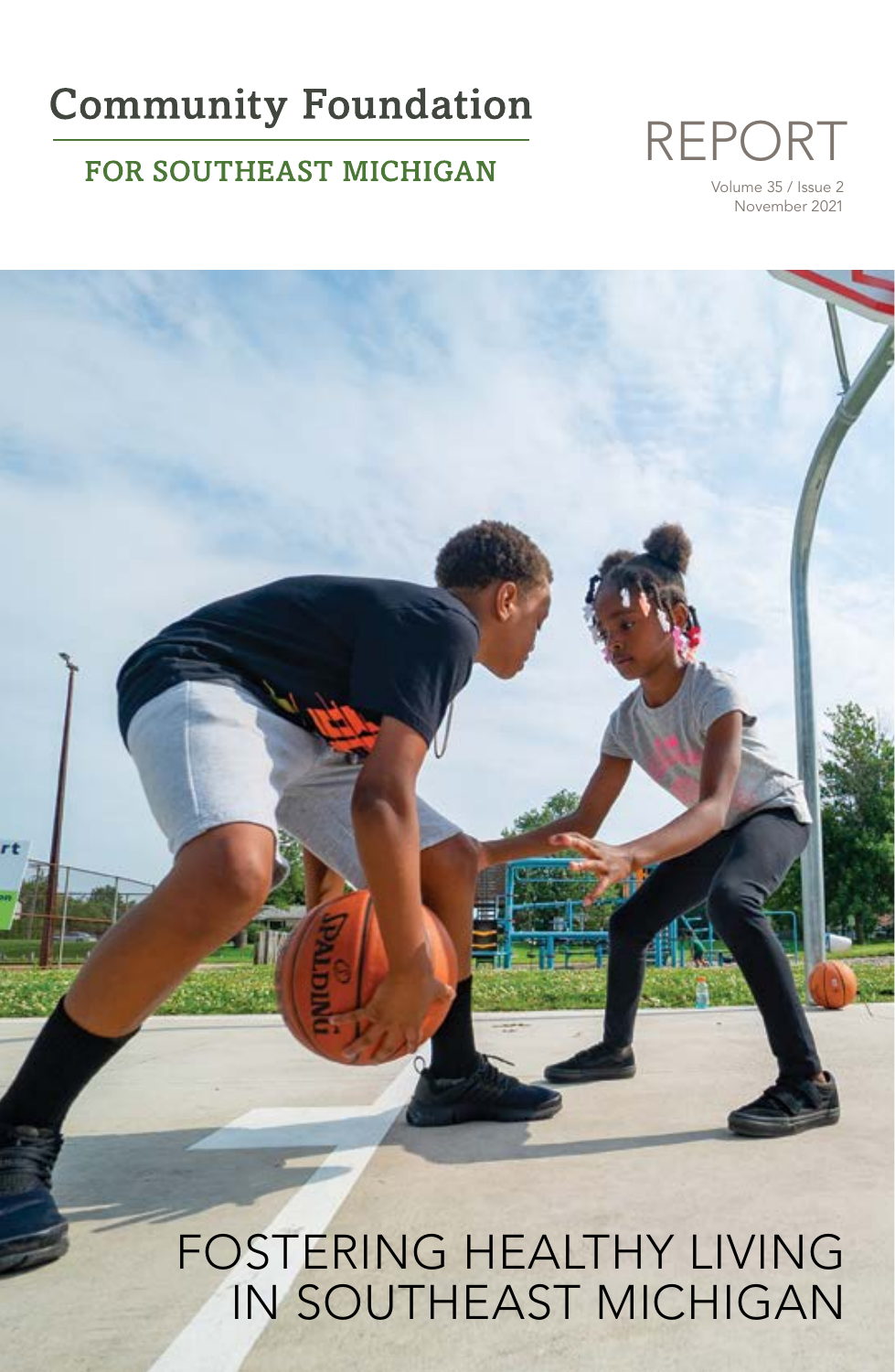### Volume 35 / Issue 2 / November 2021

- 1 MESSAGE FROM THE PRESIDENT
- 2 TIME CAPSULE: Increasing Access to the Arts
- 3 STORIES
	- 3 Improving Our Health: Supporting Behavioral and Mental Health
	- 6 Get Out and Play! SportPort Encourages Youth in Our Region to Stay Active and Healthy
	- 8 Community Foundation and Partners Launch Community Policing Initiative
	- 9 Staging Change Detroit Helps 10 Professional Theaters Innovate During a Time of Turbulence

### 11 GIVING

### 12 NEWS

- 12 Wayne Brown and LACASA Recognized
- 12 Thanking Retiring Trustees
- 13 Carla Walker-Miller and David P. Larsen Join Board
- 13 Community Foundation Staff News





EDITOR: Sherrie Arb WRITERS: Sherrie Arb and Peter Panepento PHOTOGRAPHY: The Detroit Historical Museum, p. 2; Black and Brown Theatre, p. 9; Shakespeare in Detroit, pp. 9 & 10

### **Community Foundation**

FOR SOUTHEAST MICHIGAN

The Community Foundation's success and growth has always been a reflection of the community we serve.

We could not have blossomed into a community foundation that grants over \$100 million annually to support our region without the generosity of our donors, a world-class board, a committed group of foundation and nonprofit partners, and a community known for its strength, resiliency, and spirit.

After 36 years at the Community Foundation, this is my last President's letter — and this is an opportunity to thank you for your trust, your philanthropy, and your ideas. I'm incredibly proud of what we have accomplished together as a community during my time here, and I'm equally excited to see what the Community Foundation will achieve in the years to come through your support and partnership.

When we started in 1984, we had a simple mission: enhance the quality of life for residents of Wayne, Oakland, Macomb, Monroe, Washtenaw, St. Clair, and Livingston counties. Since then, we've distributed more than \$1.3 billion to nonprofits throughout these counties and beyond.

Those are staggering numbers when you consider that we started with \$1 million. But it speaks to the spirit of our community — and to the importance of endowment.

At the time of our founding, southeast Michigan relied heavily on annual gifts to support our nonprofits. There was no substantial base of endowments to help our community when the economy was struggling, or to make long-term investments in improving our region.

Today, philanthropy in southeast Michigan is much more diverse. We have a number of newer private and family foundations and generous individual donors. Our business community looks different. These donors support our nonprofits and serve as important partners in our work. And, of course, we now have a thriving Community Foundation, with assets exceeding \$1.2 billion and active partnerships with philanthropy, the business community, nonprofits, and donors who tackle our region's immediate and long-term challenges.

In this newsletter, you'll find stories that illustrate the power of endowment and the spirit of cooperation that exists in our community. You'll explore how the Community Foundation is focusing on health by working with other foundations, nonprofits, and government to curb the devastating impact of opioid use disorder. In another example, a partnership with the Ralph C. Wilson, Jr. Foundation and several local and national organizations are helping children in our community access resources to help them be physically active and healthy.

Additionally, you'll read about how the Community Foundation — along with the Hudson-Webber Foundation, Ballmer Group, and Oakland County — is working to bring law enforcement and the community together to improve policing and public-safety services.

Finally, the Community Foundation is partnering with the John S. and James L. Knight Foundation to support local theaters in their efforts to engage audiences during the COVID-19 pandemic through a creative partnership that provides ongoing support and resources for their leaders.

We are proud to play a key role in each of these endeavors, which create a more vibrant southeast Michigan. We also recognize that our community needs us to continue to do more, especially in the face of the ongoing pandemic, calls for racial justice, and growing income, housing, health care and educational disparities.

Together, we have come a long way. But, in many ways, our work is just beginning.

I'd like to thank you for your support during my time with the Community Foundation — and for your continued support during the journey ahead.

Sincerely,

Navers C. *Naved* 

Mariam C. Noland President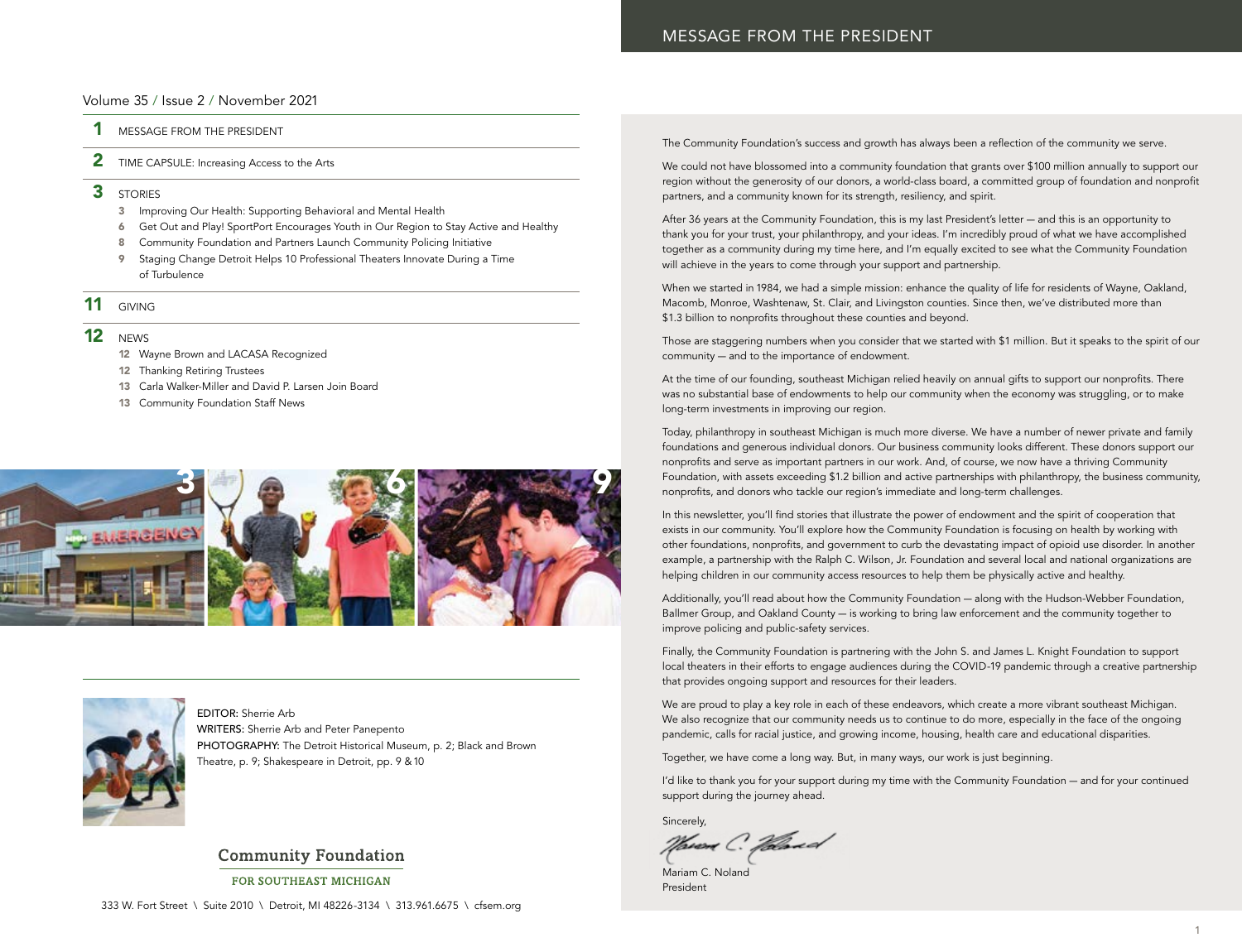### TIME CAPSULE

*As part of the Community Partnership for Cultural Participation program, the Detroit Historical Society's Motor City exhibition was one of several displays and museums Detroit youth visited to enhance their appreciation of local history and culture.*



## INCREASING ACCESS TO THE ARTS

The arts and culture institutions we are fortunate to enjoy in southeast Michigan are vast — ranging from museums to theaters to churches. The Community Foundation has long been a supporter of the arts, and that continues today. In 1996, a special initiative called the Community Partnership for Cultural Participation was started, with a focus on increasing the number and diversity of people participating in cultural organizations in southeast Michigan. An intensive six years of work, and \$5.4 million from 17 local and national foundations, resulted in significant increases in diverse participation in cultural organizations and new collaborations. Today, the Community Foundation continues to significantly invest in arts and culture — one of the sectors most highly impacted by the pandemic — and in 2020 alone we provided more than \$10 million to organizations in the region.

## IMPROVING OUR HEALTH: SUPPORTING BEHAVIORAL AND MENTAL HEALTH

Our region's behavioral and mental health have been severely challenged since the start of the COVID-19 pandemic. Isolation caused by social distancing and the ongoing stress created by the many ways people have been impacted by the disease have led to a greater awareness of the importance of behavioral and mental health. Behavioral health encompasses both physical health and mental health, while mental health focuses solely on someone's psychological state.

The Community Foundation's work to support behavioral and mental health began long before the pandemic. Since our earliest days we've played a role in forming partnerships with other funders, nonprofits, and government to address substance use and support programs that aim to help youth, adults, and older adults.

One early — and enduring — example is our work on addressing substance use. In the late 1980s, the Community Foundation launched Project Prevention a program primarily supported by an investment of more than \$700,000 from the Ford Foundation, Skillman Foundation, the Philip L. Graham Fund, and The William Randolph Hearst Foundation to focus on substance use prevention in our region.

An endowment fund was established in 1988 for Project Prevention, which has supported the Community Foundation's substance-use prevention efforts for more than three decades. This endowed fund — started with an initial investment of \$500,000 has now provided nearly \$600,000 to organizations in our region and has grown through investment to more than \$1 million. This fund will help the Community Foundation provide assistance for substance use prevention now and in the future.

#### Battling Opioid Use

Much of the Community Foundation's current work on substance use is centered around curbing the devastating impact of opioid use disorder in Michigan, and the need has never been more urgent. In 2020, the number of individuals in our state who died from an overdose rose 16 percent, from 2,384 in 2019 to 2,770.

The Community Foundation serves as the home of the Michigan Opioid Partnership — an innovative statewide effort that brings together philanthropy, the Michigan Department of Health and Human Services, and health care providers. This initiative is working to aggressively attack a problem that kills more than twice as many people annually as traffic accidents in our state.

The Michigan Opioid Project's impact stretches well beyond our region. For example, in the Upper Peninsula — where access to treatment is limited the Michigan Opioid Partnership has provided the resources to establish a new clinic at War Memorial Hospital in Sault Ste. Marie. The clinic provides ongoing treatment for patients with opioid use disorder, many of whom are identified through the hospital's emergency room.

#### DEATHS FROM OPIOID OVERDOSE

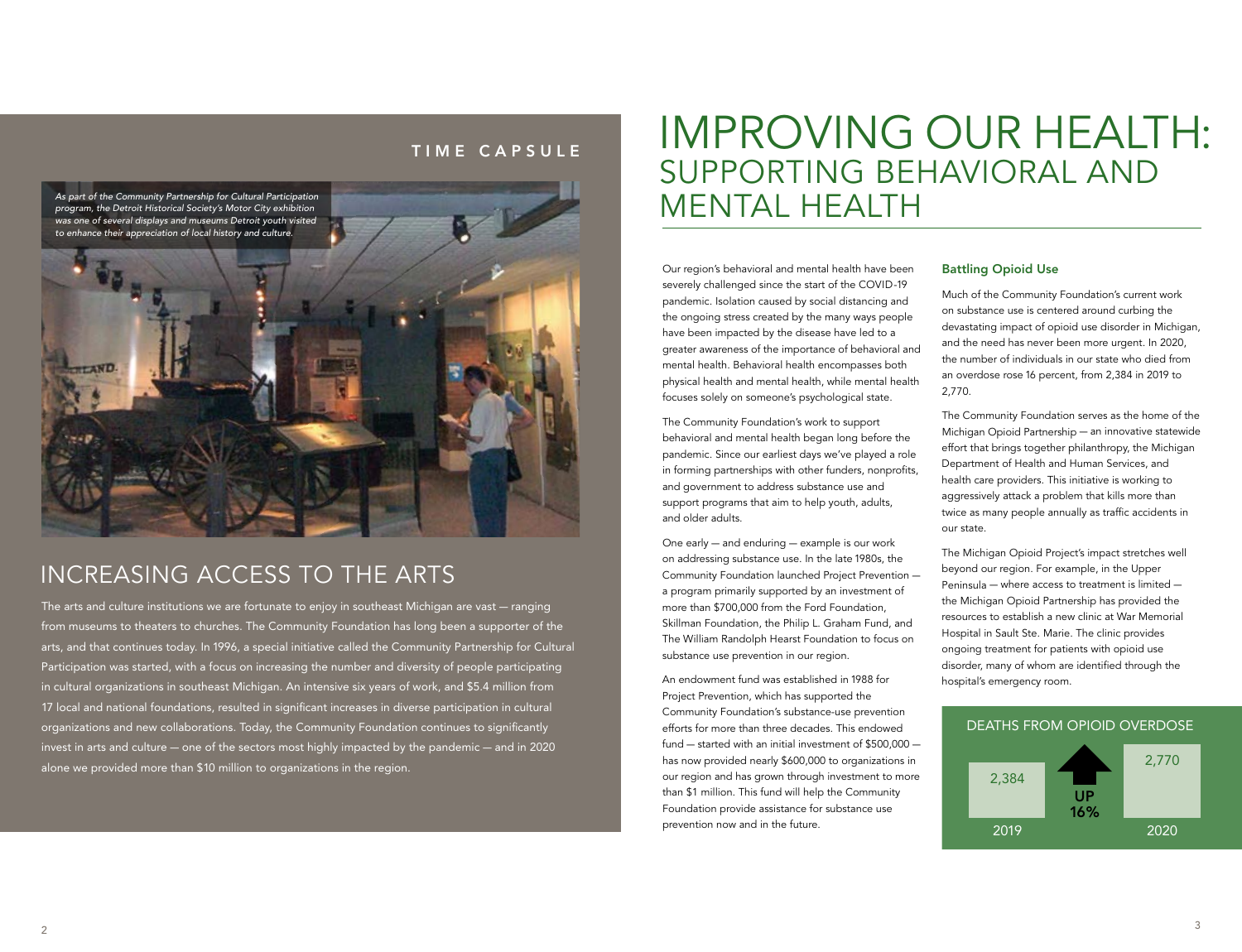

*War Memorial Hospital in Sault Ste Marie, Mich., has received support to establish a new clinic for patients with opioid use disorder.*

The opioid epidemic continues to challenge our community and our nation, but the Michigan Opioid Partnership provides hope for thousands of individuals who now have resources to get the treatment and support they need to battle their addiction.

#### Addressing the Pandemic

COVID-19's toll on behavioral and mental health has been severe — and extends beyond opioid addiction. The toll has been especially great on our most vulnerable populations. Social isolation has had a tremendous negative impact on our elderly and our young. And the stress of life during the pandemic has been especially intense for people of color, families living below the poverty line, and single parents.

Throughout the pandemic, the Community Foundation has been investing in programs that support the mental health of those most at risk. This includes help for older adults and their caregivers through grants to

the Senior Alliance, which is working to address isolation among older adults and those with dementia, and to Universal Dementia Caregivers, a nonprofit that educates and assists caregivers who help loved ones who have Alzheimer's disease and other forms of dementia.

Support to Ele's Place is helping children learn to grieve in healthy ways and heal from the trauma of losing a loved one. COVID-19 interrupted the nonprofit's ability to offer programs in person, forcing Ele's Place to adapt its programming to help children and teens virtually. With funding from the Community Foundation, Ele's Place has been able to continue its work and hire clinical mental-health professionals to facilitate grief support groups.

The Community Foundation will continue to build on its longstanding expertise and investments in behavioral and mental health to continue to meet the changing needs of our community.



*With funding from the Community Foundation, Ele's Place in Ann Arbor, Mich., has continued its work to virtually support grieving children and teens.*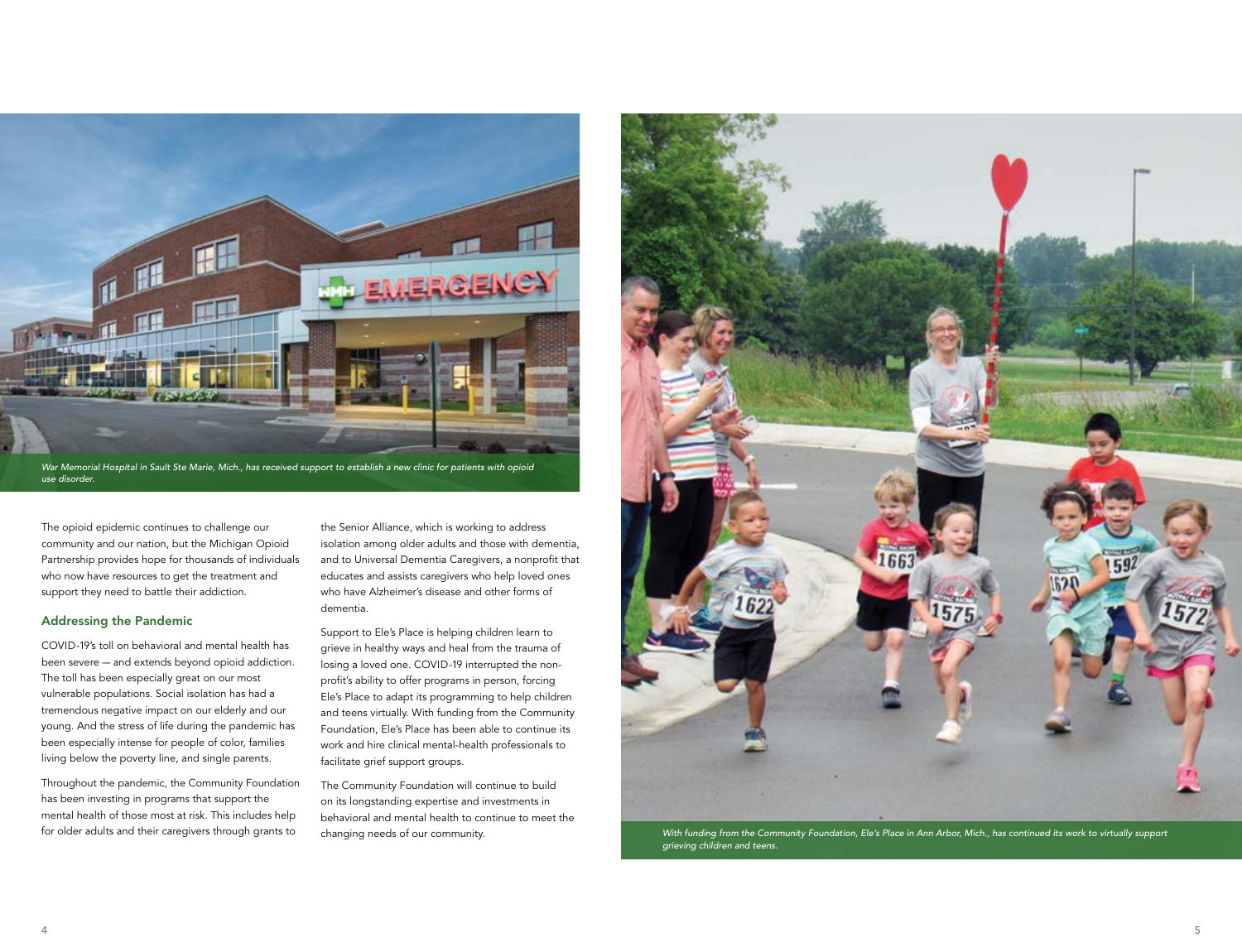## GET OUT AND PLAY! SPORTPORT ENCOURAGES YOUTH IN OUR REGION TO STAY ACTIVE AND HEALTHY

When people have safe, inviting ways to get outside, connect with the natural world, and stay active, we create the conditions for a healthier community.

Regular physical activity is proven to help prevent and manage noncommunicable diseases (NCDs) such as heart disease, stroke, diabetes, and cancer. It also helps prevent hypertension, maintain healthy body weight, and can improve one's mental health, quality of life, and well-being.

Researchers have found that although all Americans have become physically more active since the outbreak of COVID-19, the pandemic has also exacerbated inequities in physical exercise. The gaps in physical exercise have widened substantially between men and women, whites and nonwhites, the rich and the poor, and the educated and less educated.

Improving health outcomes for all residents in the region is the focus of one of the Community Foundation's signature projects — SportPort, which encourages children between the ages of 5 and 13 to be active for at least an hour a day by providing free equipment and opportunities to play sports such as baseball, frisbee golf, and football.

#### Good for the Body … and the Mind

When the Ralph C. Wilson, Jr. Foundation partnered with the Community Foundation in 2019 to launch the SportPort equipment-sharing program, it had a simple goal: to give more children throughout southeast Michigan the resources to get active for at least one hour per day.

What's good for the body is also good for the mind, and the Aspen Institute's Project Play reports that children who are physically active receive higher grades and test scores, and are more likely to go on to college. Staying active also has a positive effect on personal development in areas like self-esteem, goal-setting, and leadership.

While the benefits of being physically active are clear, the cost of sports equipment is high. So, too, is the cost of taking part in recreational and sports programs.

SportPort aims to remove those barriers by giving children and parents the chance to borrow equipment such as baseballs, basketballs, soccer balls, and frisbee golf.

The equipment is available at libraries and community centers across our region including Chelsea, Detroit, Ferndale, Hazel Park, Hartland, Highland Park, Marysville, Mount Clemens, Pinckney, Pontiac, Port Huron, Wyandotte, and Ypsilanti and is free to everyone in the community. For those who do not have access to the lending sites, the program also has mobile units, which give children opportunities for free play and demonstrations on how to use equipment.

When COVID-19 hit Michigan, Project Play faced a new challenge.

Because of social distancing, many youth sports leagues, practices, and competitions were canceled. What's more, the model behind SportPort — which involved borrowing sports equipment in the same way one would borrow library books — was difficult to sustain during a pandemic.



In response, the Project Play team developed takehome Play Kits — which included basketballs, jump rope, sidewalk chalk, and other equipment — to encourage at-home recreation.

Thanks to donations by the Detroit Pistons, the Detroit City Football Club, Playworks, and the Detroit Boxing Gym — along with financial support from DTE Beacon Park, Quicken Loans, Humana, and Grow Detroit's Young Talent — nearly 12,000 kits were distributed across our region in just four weeks.

A second phase of the project — supported by ESPN and the Ralph C. Wilson, Jr. Foundation — helped distribute more than 12,000 additional kits.

SportPort is helping young people across southeast Michigan create healthy habits they will carry with them throughout their lives, and offers a powerful example of what's possible when our community comes together to make a difference.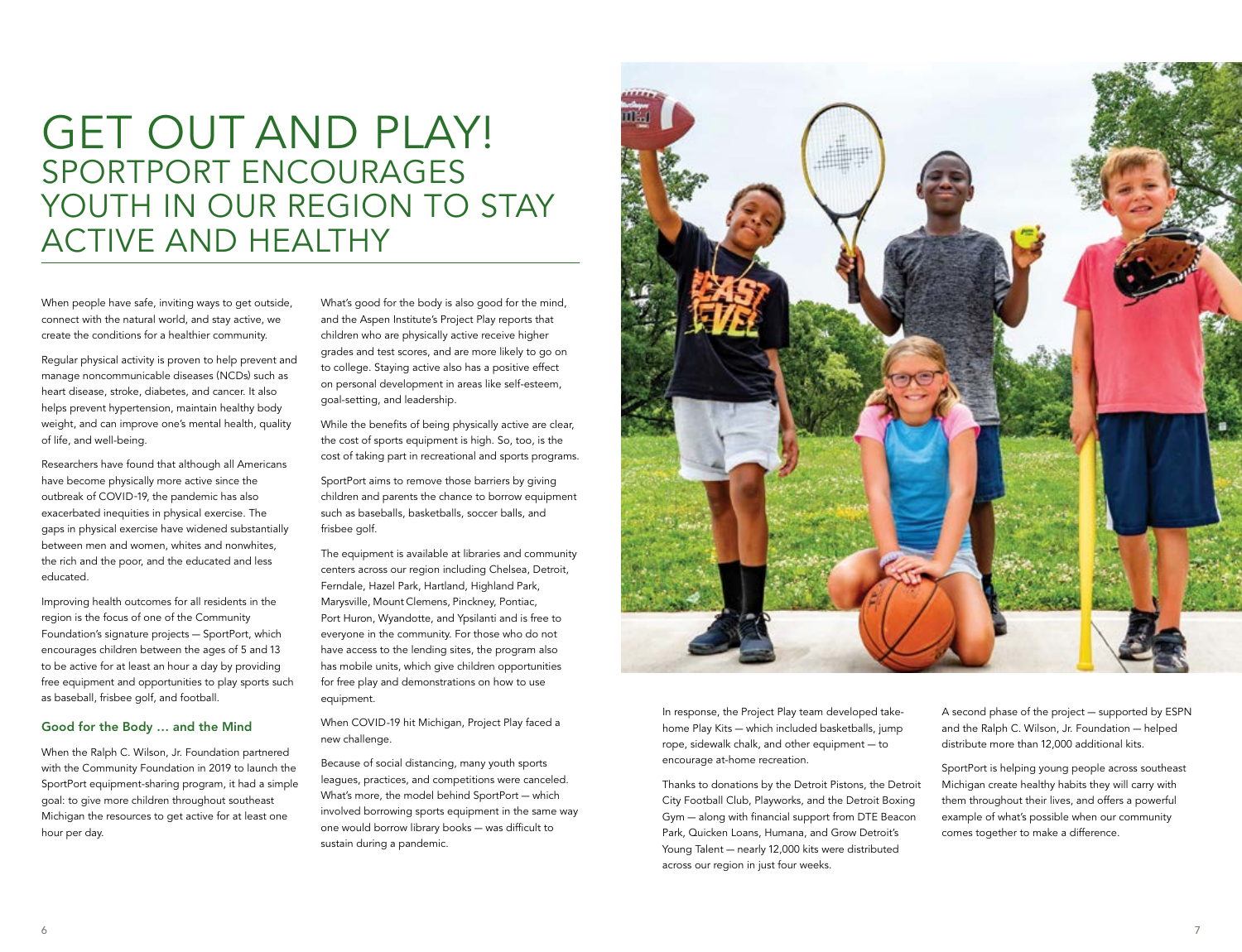## COMMUNITY FOUNDATION AND PARTNERS LAUNCH COMMUNITY POLICING INITIATIVE

Following the national conversation about racial disparities in policing practices in 2020, the Community Foundation partnered with the Hudson-Webber Foundation, Ballmer Group and Oakland County to launch the Community Policing Innovations Initiative.

The Initiative aims to develop community-driven changes in the way that policing and public safety services are provided by offering guidance and support to help local communities and law enforcement agencies develop partnerships.

The Community Policing Innovations Initiative is the first of its kind in the region to support the training and technical assistance of police and community together, in order to make progress toward the creation of public safety models that represent each unique community's needs. It gives the selected organizations the technical assistance they need to listen, serve, and build trust in their communities. Over time, they will be positioned for community/ police collaboration and change.

The partnerships that are supported through the Initiative focus on one of five discrete pillars of the Community Policing Innovations Initiative:

- Use of force,
- Officer accountability,
- Disparate enforcement and treatment,
- Reimagining public safety, and
- Truth and reconciliation.

These pillars were identified following a study of critical feedback provided to national experts in law enforcement by community stakeholders throughout the country on the barriers in community and law enforcement problem-solving.

As stated in the President's Task Force on 21st Century Policing Report, building trust and nurturing legitimacy

on both sides of the police/citizen divide is the foundational principle that leads to improved relationships between law enforcement agencies and the communities they serve.

The following partnerships are the first to receive support for technical assistance:

- Canton Township Police Department and Canton Coalition for Inclusive Communities (CCIS)
- City of Detroit/Detroit Police Department
- East Downtown Dearborn Development Authority and Black Legacy Advancement Coalition (BLAC)
- Inkster Police Department
- Beloved Community Initiative and First AME Church of Farmington Hills
- Pontiac Community Foundation/City of Pontiac/ Oakland County Sheriff
- City of Ecorse/Ecorse Police Department
- Eastern Michigan University Department of Public Safety/Public Safety Oversight Committee/ Washtenaw County
- City of Ann Arbor/Ann Arbor Policy Department/ Ann Arbor Independent Community Police Oversight Commission
- City of Hamtramck/Hamtramck Police Department/ Warriors on Wheels/ARC Detroit

The Community Policing Innovations Initiative is chaired by Barbara McQuade, professor, the University of Michigan Law School, and former U.S. Attorney for the Eastern District of Michigan. She also serves on the boards of the Community Foundation for Southeast Michigan and the Hudson-Webber Foundation.

Organizations in Oakland County can apply for a grant through December 31, 2021, by visiting *cfsem.org/initiative/innovative-policing/*.



*The Black and Brown Theatre recently received funding to expand its digital and in-person performances.*

## STAGING CHANGE DETROIT HELPS 10 PROFESSIONAL THEATERS INNOVATE DURING A TIME OF TURBULENCE

Theater organizations play an essential role in our community — bringing joy to audiences, sparking ideas, giving voice to communities, and teaching us about other cultures.

Through Staging Change Detroit — a program launched by the John S. and James L. Knight Foundation and the Community Foundation — Detroit theaters are getting tools and support to help them innovate, reach new audiences, and enrich our community.

Prior to the pandemic, professional theaters in Detroit took part in a series of workshops in which they were able to share ideas about innovating in the theater space. The workshops — led by New York-based arts organization EmcArts — addressed issues and situations theaters face when dealing with complex challenges, and helped them develop and strengthen their communication skills, leadership skills, and overall organizational awareness.



*The Black and Brown Theatre is working to reach new audiences, including children, families, and educators.*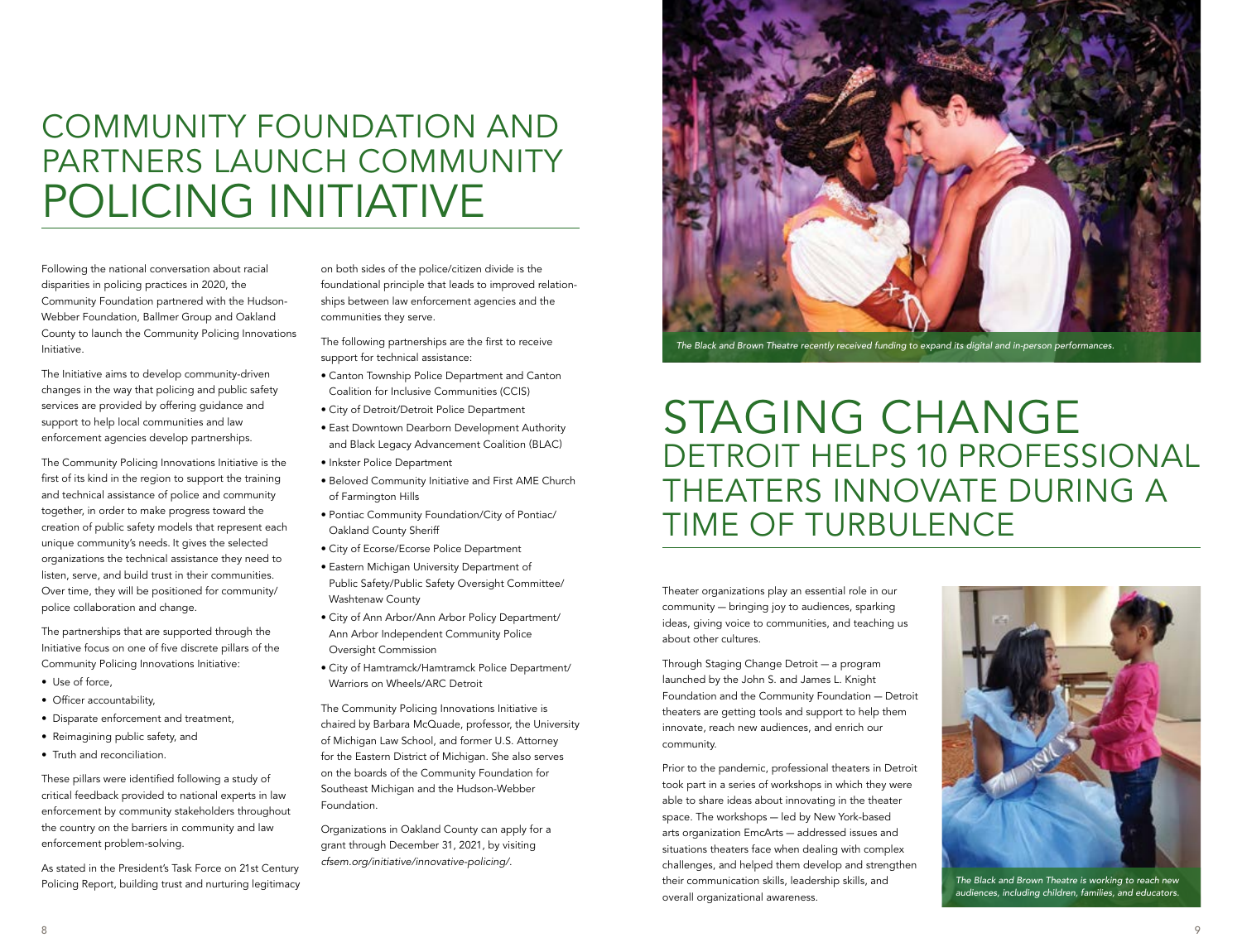Staging Change also helped participants build a sense of community, which has been helpful in brainstorming new events and developing new connections with audiences.

Shakespeare in Detroit, for example, used what it learned through Staging Change to introduce a new program — a series called Inebriated Reading — that paired Shakespeare performances with themed cocktails. The program, which launched prior to the pandemic, was wildly popular and helped the theater connect with new audiences.

Now, Shakespeare in Detroit is using a new Staging Change grant to support the return of in-person, on-stage performances, and to improve its fundraising practices.

Another Staging Change Detroit veteran, the Black and Brown Theatre, was recently awarded a new grant to support the digital and in-person expansion of a theatrical series targeted toward children, families, and educators. The Black and Brown Theatre works to create opportunities for artists of color to pursue their craft and reach diverse audiences.

A vibrant theater scene is vital to our economy and has several additional benefits to the residents of southeast Michigan. The talent and innovation in the local arts sector during the pandemic is a tribute to the strength and commitment of the participants in the Staging Change program.

Staging Change Participants Black and Brown Theatre Carrie Morris Arts Production Detroit Public Theatre The Hinterlands A Host of People, Matrix Theatre Company Mosaic Youth Theatre of Detroit Planet Ant Theatre Plowshares Theatre Company Shakespeare in Detroit





# Support Your Community

Support needs in your community, realize tax benefits, and receive fixed payments for life. A Community Foundation Charitable Gift Annuity provides fixed-income payments regardless of changes in the economy and creates a permanent legacy in your community. For information, call the Community Foundation at 313.961.6675 or email pservices@cfsem.org to receive an illustration of what this could mean for you.

> **Community Foundation** FOR SOUTHEAST MICHIGAN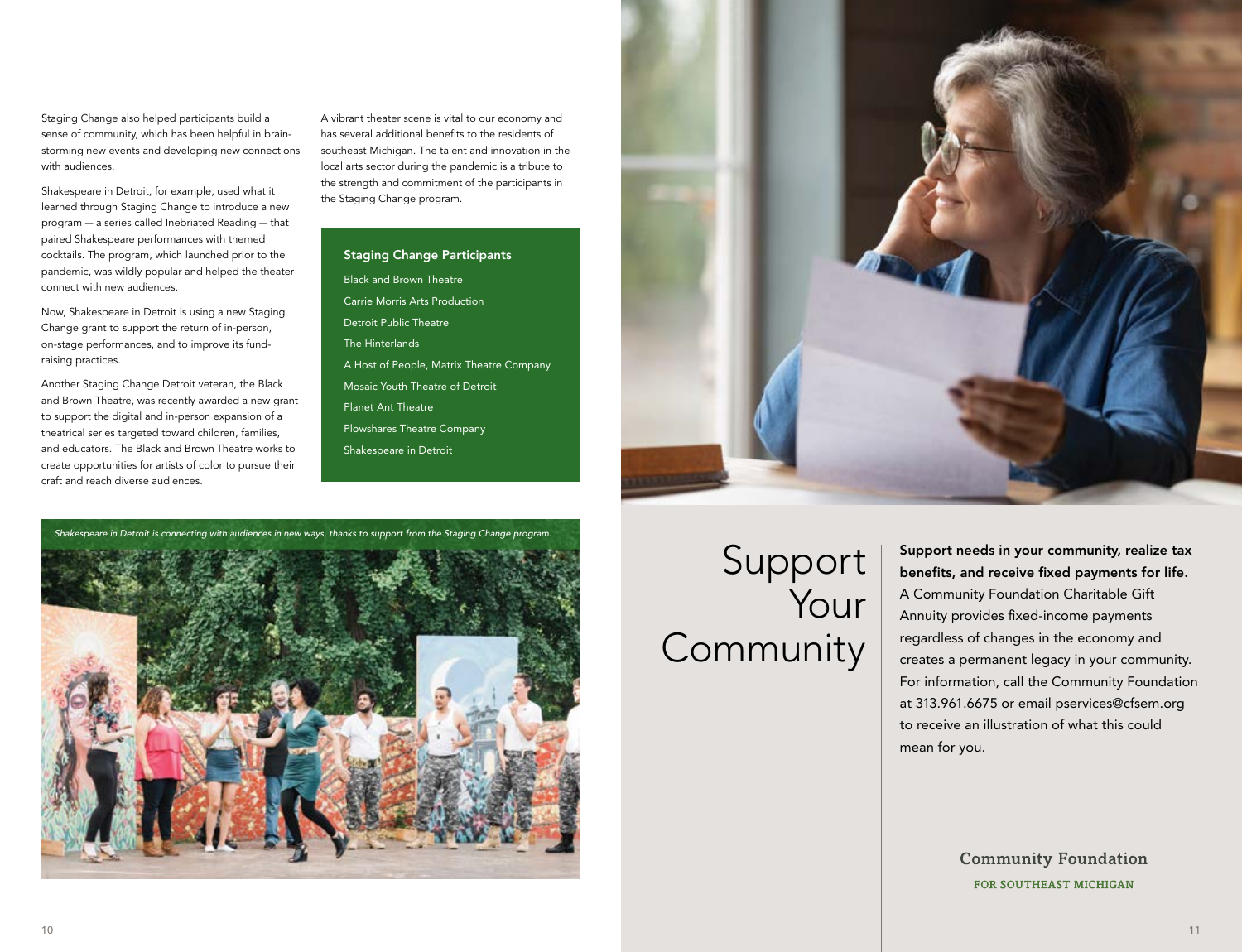The Community Foundation announced that Wayne S. Brown, president & CEO of the Michigan Opera Theatre, is the recipient of the 2021 Mariam C. Noland Award for Nonprofit Leadership, and that the LACASA Center in Livingston County is the winner of the 2021 Richard F. Huegli Award for Program Excellence.

The Mariam C. Noland Award for Nonprofit Leadership honors a nonprofit president or CEO in southeast Michigan whose service exemplifies the importance of leadership in his or her organization and the wider nonprofit community.

Brown was recognized for his personal contributions to the local nonprofit sector, his work in redefining the role of a regional arts institution in the community, and for championing racial equity in the arts.

The Richard F. Huegli Award for Program Excellence honors a nonprofit that reflects its namesake's high

standards in human services programming and belief in human potential.

During the COVID-19 pandemic, LACASA was among a cohort of domestic violence organizations across the region that received special support from the Community Foundation, as the impact and stress of the pandemic caused increases in the rates of domestic violence.



Wayne Brown, President & CEO, Michigan Opera Theatre

Bobette Schrandt, President & CEO of LACASA Center

### THANKING RETIRING TRUSTEES

The Community Foundation would like to thank two of our Trustees who, after years of dedicated service, have completed their service to the Board.

George G. Johnson, managing director of George Johnson Consultants, LLC, joined the Board of Trustees in 2008. Prior to becoming a Trustee, Johnson was a member of the Community Foundation's Detroit Economic Club Scholarship Fund Advisory Committee. Johnson served on numerous committees and, in 2013, he also joined the DMC Foundation Board of Directors.

Bruce D. Peterson, former senior vice president and general counsel, DTE Energy, joined the Community Foundation Board in 2016. He served as a member of the Governance Committee and as a Board member of the DMC Foundation.

We are grateful for both Johnson's and Peterson's service and their commitment to improving the quality of life in our region. We wish them well.

### WAYNE BROWN AND LACASA RECOGNIZED CARLA WALKER-MILLER AND DAVID P. LARSEN JOIN BOARD



The Community Foundation for Southeast Michigan is pleased to welcome Carla Walker-Miller and David P. Larsen to its Board.

Walker-Miller is the founder and CEO of Walker-Miller Energy Services (Walker-Miller). Her firm helps electric and gas utilities achieve mandated energy-reduction goals that reduce energy waste, create local jobs, decrease the energy burdens on families, and reduce harmful greenhouse gases.



Larsen is a senior partner in the Detroit law firm Bodman PLC, Carla Walker-Miller David P. Larsen working in its High Net Worth Practice Group. Notably, he advises a number of high-net-worth families and their family offices, and is involved in many aspects of their businesses, transactions, and operations.

### COMMUNITY FOUNDATION STAFF NEWS

Kamilah Henderson was promoted to the role of director, PEDALS Michigan, Community Foundation for Southeast Michigan. Prior to this, she served as the senior program officer for arts and culture, as well as education. The PEDALS Michigan program has grown and, with dedicated leadership, it can impact the lives of more children in our region in the years to come.



Kamilah Henderson

Surabhi Pandit, senior program officer, has been promoted to director, Human Services Initiatives. She joined the Community Foundation in 2014. Pandit's promotion was in recognition of the increased scope of her portfolio, which builds on the ongoing management of human services-related grantmaking, including the Immigrant & Refugee Funder Collaborative, the Michigan Justice Fund, and the HOPE Fund.

Greg Yankee joined the Community Foundation as senior program officer. Yankee was executive director of Little Forks Conservancy in Midland, Mich. He was also active on advisory committees for several local arts organizations in Midland. Yankee previously served as policy director and then executive director of the Colorado Coalition of Land Trusts.



Surabhi Pandit



Greg Yankee